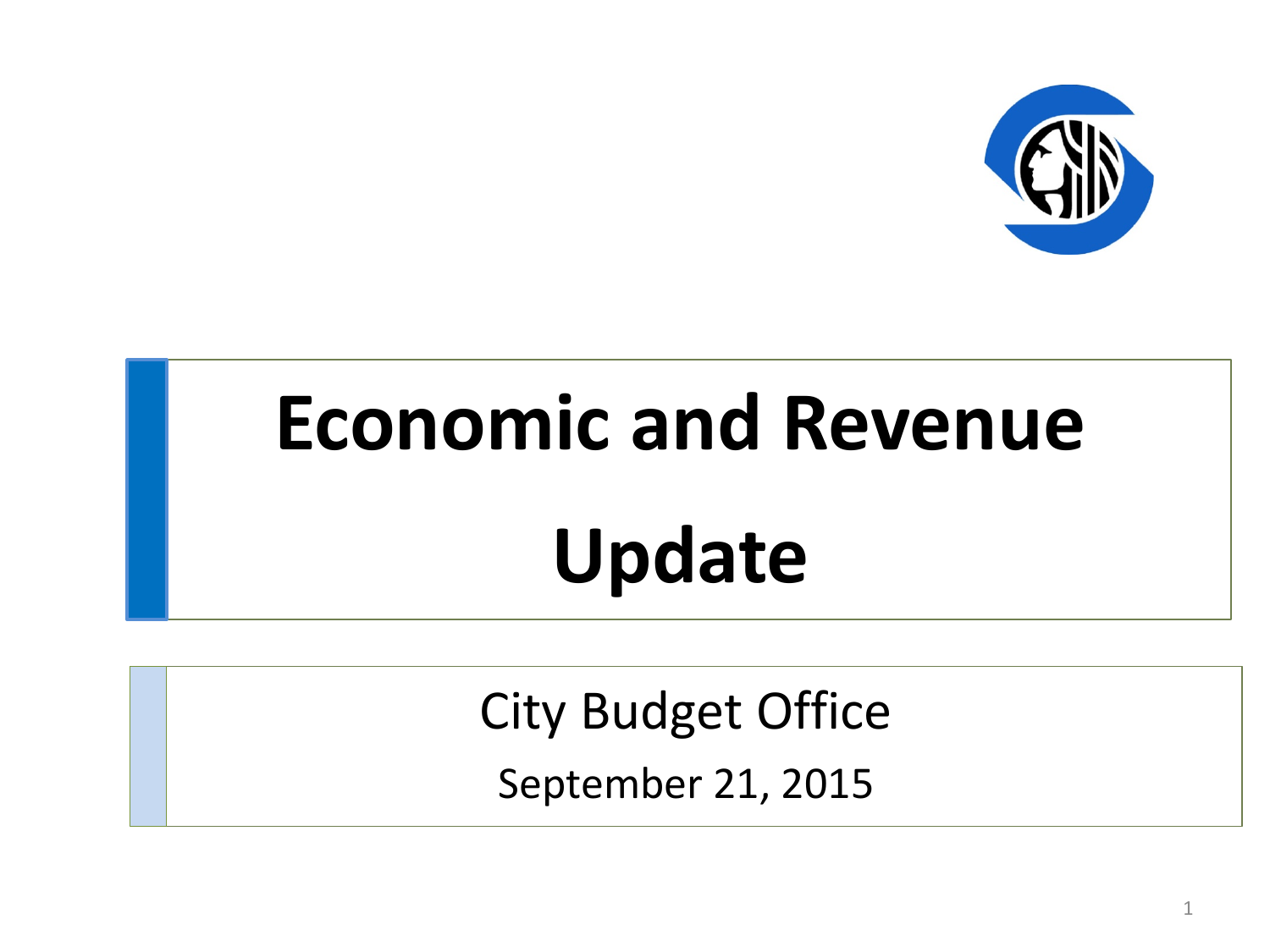#### U.S. Economy

In June the U.S. recovery entered its 7<sup>th</sup> year

- 2014 was strongest year for job creation since 1999
	- In 2015 over 200,000 jobs have been added each month
- Unemployment rate fell to 5.1% in August, however
	- Wage growth remains weak
	- Labor force participation has yet to recover
- GDP growth slowed in 2015 Q1, bounced back in Q2
	- Severe winter weather
	- Strong dollar
- Forecast: modest pick up in growth in 2016 & 2017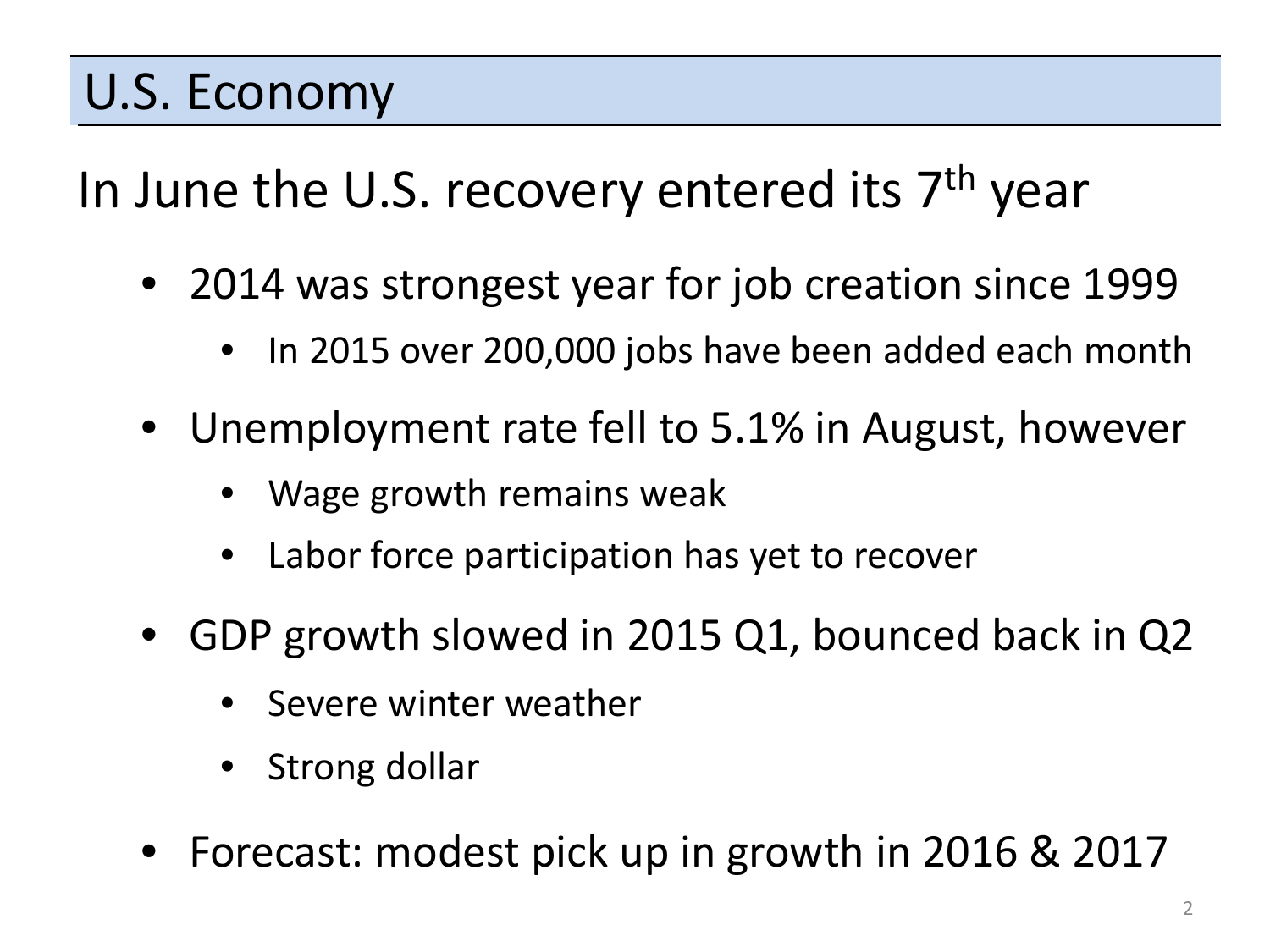## U.S. and Puget Sound Economy

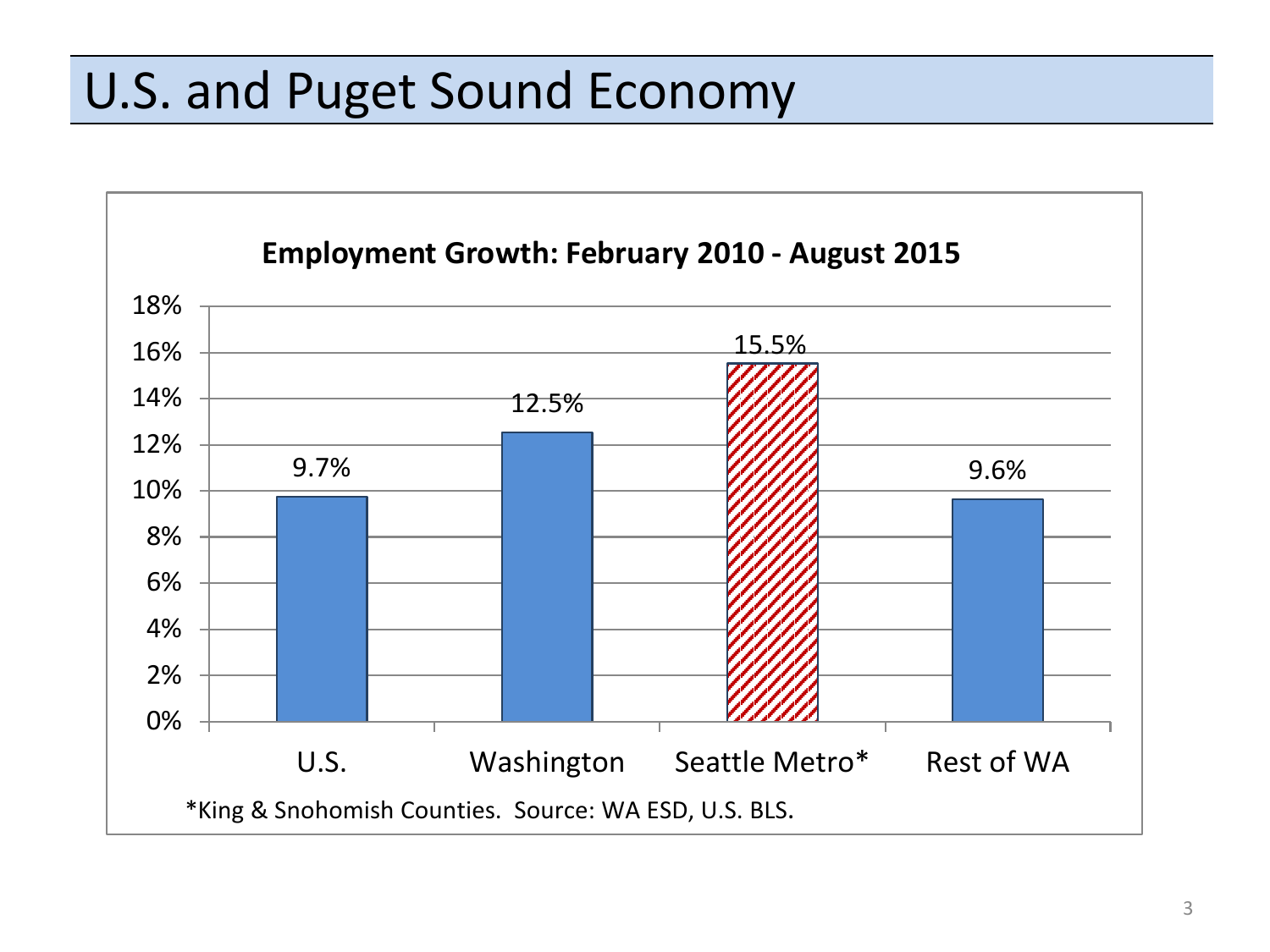Puget Sound Region has had a healthy recovery

- Puget Sound Economic Forecaster: 43% of jobs created in recovery are due to Boeing & Amazon
	- Average wage for both exceeds \$100,000
	- Without Boeing & Amazon local recovery would be similar to national recovery
- Within the region Seattle has led the recovery
	- Amazon and other tech businesses
	- **Construction**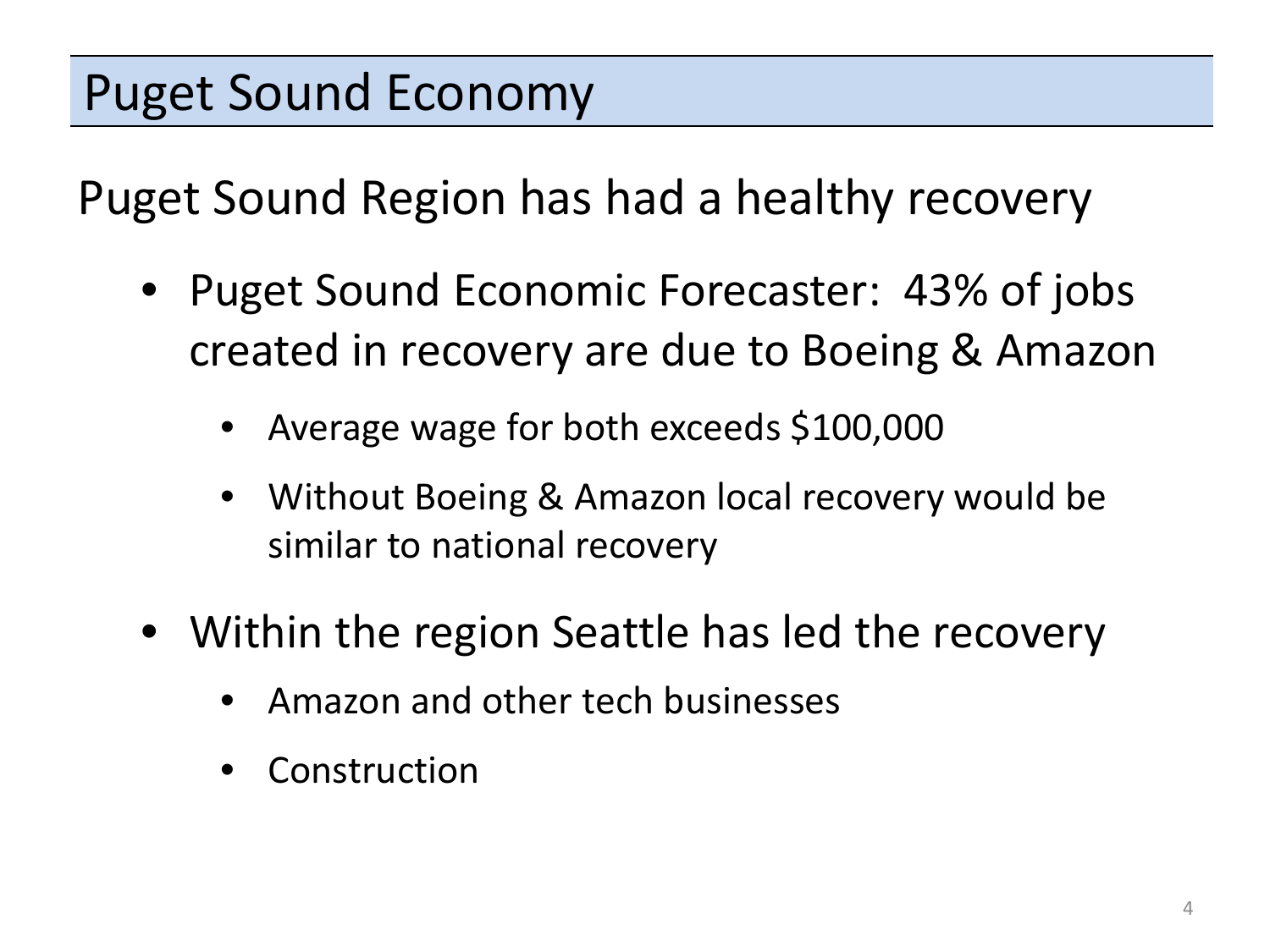## Puget Sound Economy



• More than 30,000 jobs have been added in these industries since Jan. 2010.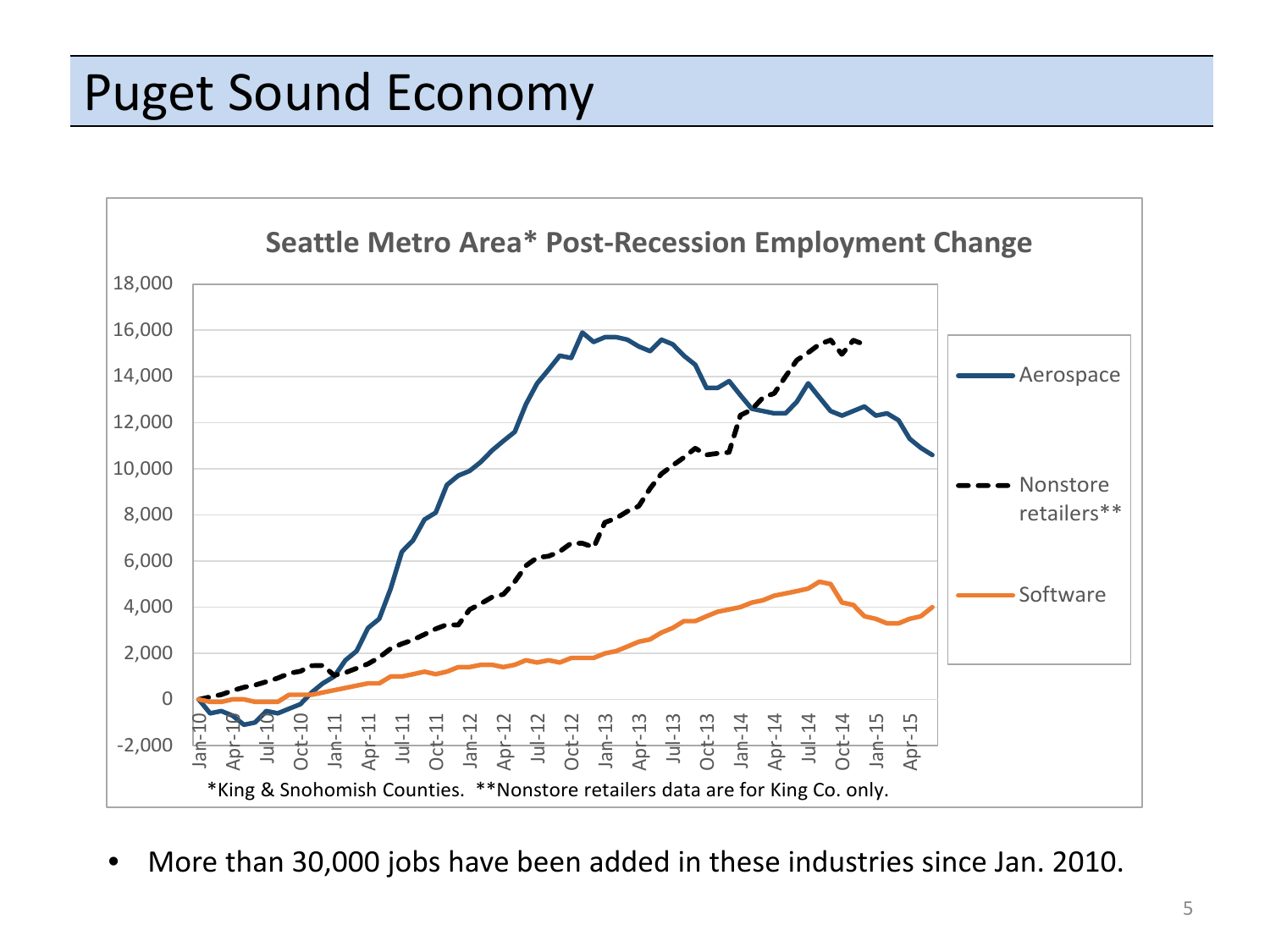#### Puget Sound Economy

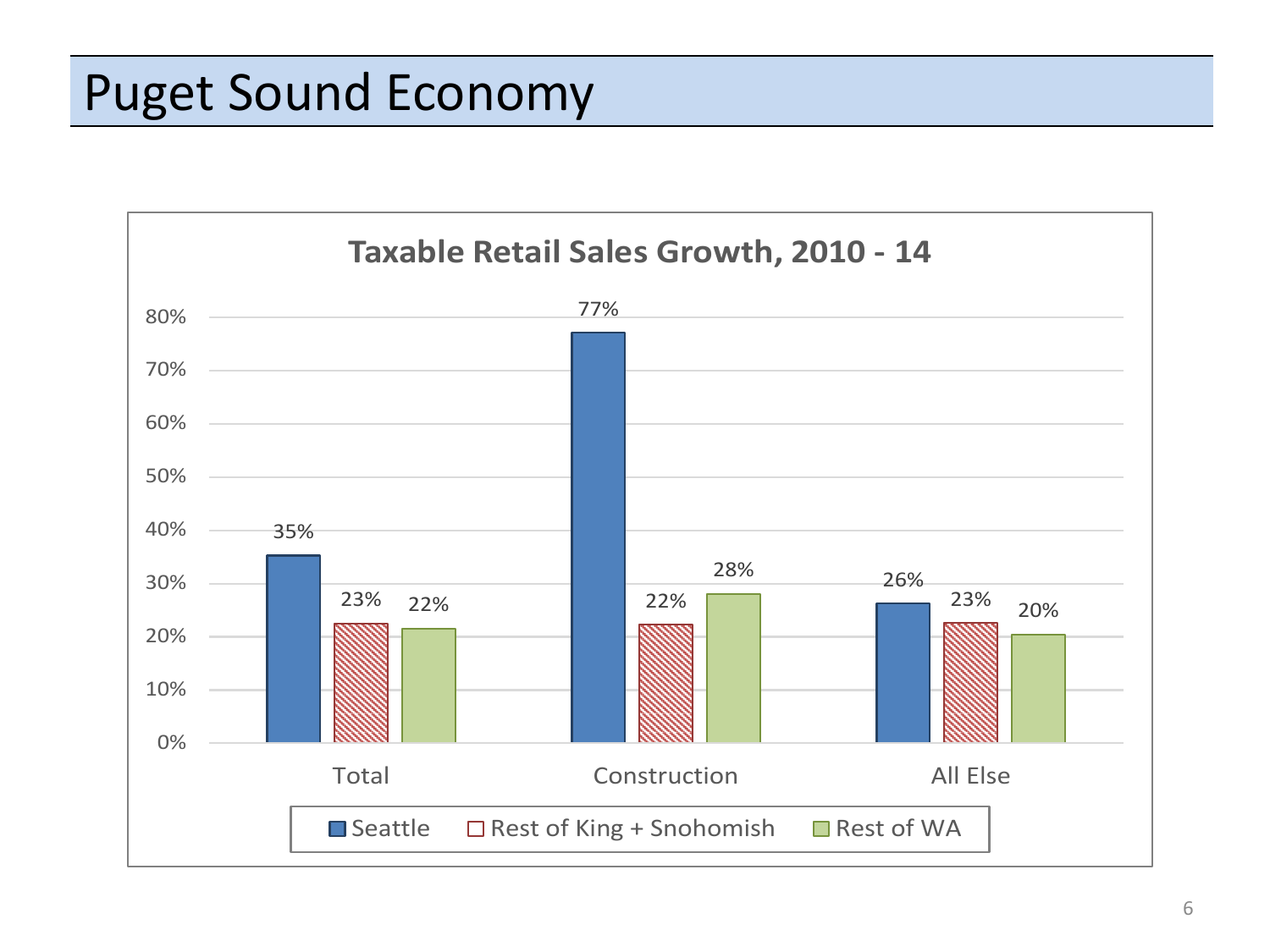Construction's share City revenue is at a high point

| Sales and B&O Tax Revenue from Construction, 2015* |                    |                 |  |  |  |  |  |  |
|----------------------------------------------------|--------------------|-----------------|--|--|--|--|--|--|
|                                                    | <b>Tax Revenue</b> | Share of        |  |  |  |  |  |  |
|                                                    | (\$ millions)      | <b>Tax Base</b> |  |  |  |  |  |  |
| Sales tax                                          | 48.6               | 25.4%           |  |  |  |  |  |  |
| B&O tax                                            | 21.1               | 10.2%           |  |  |  |  |  |  |
| Total                                              | 69.6               | 17.1%           |  |  |  |  |  |  |
| *From August 2015 forecast.                        |                    |                 |  |  |  |  |  |  |

- Construction revenue is highly cyclical
- Construction activity is difficult to forecast
	- Making it a major source of forecast uncertainty and potential error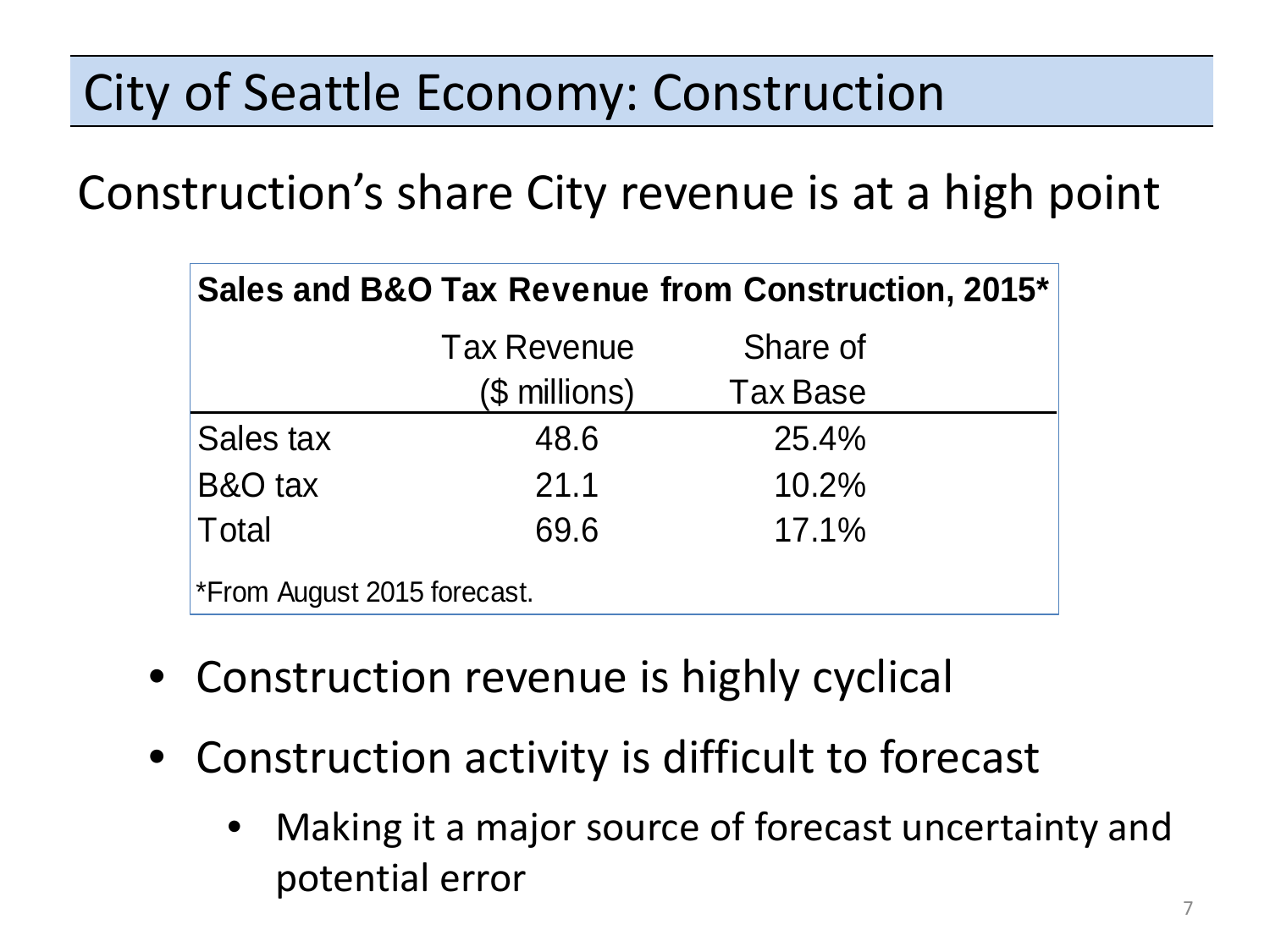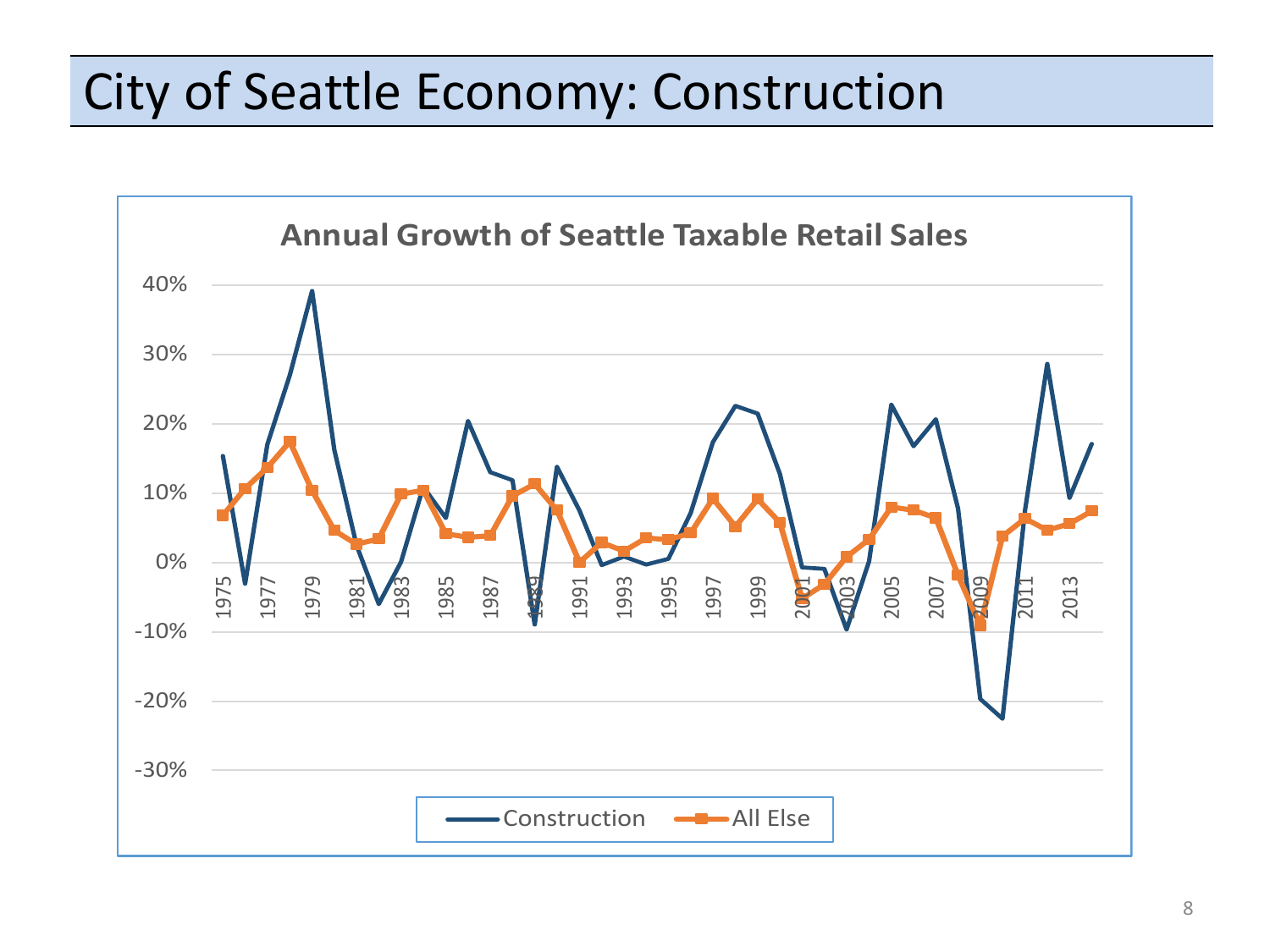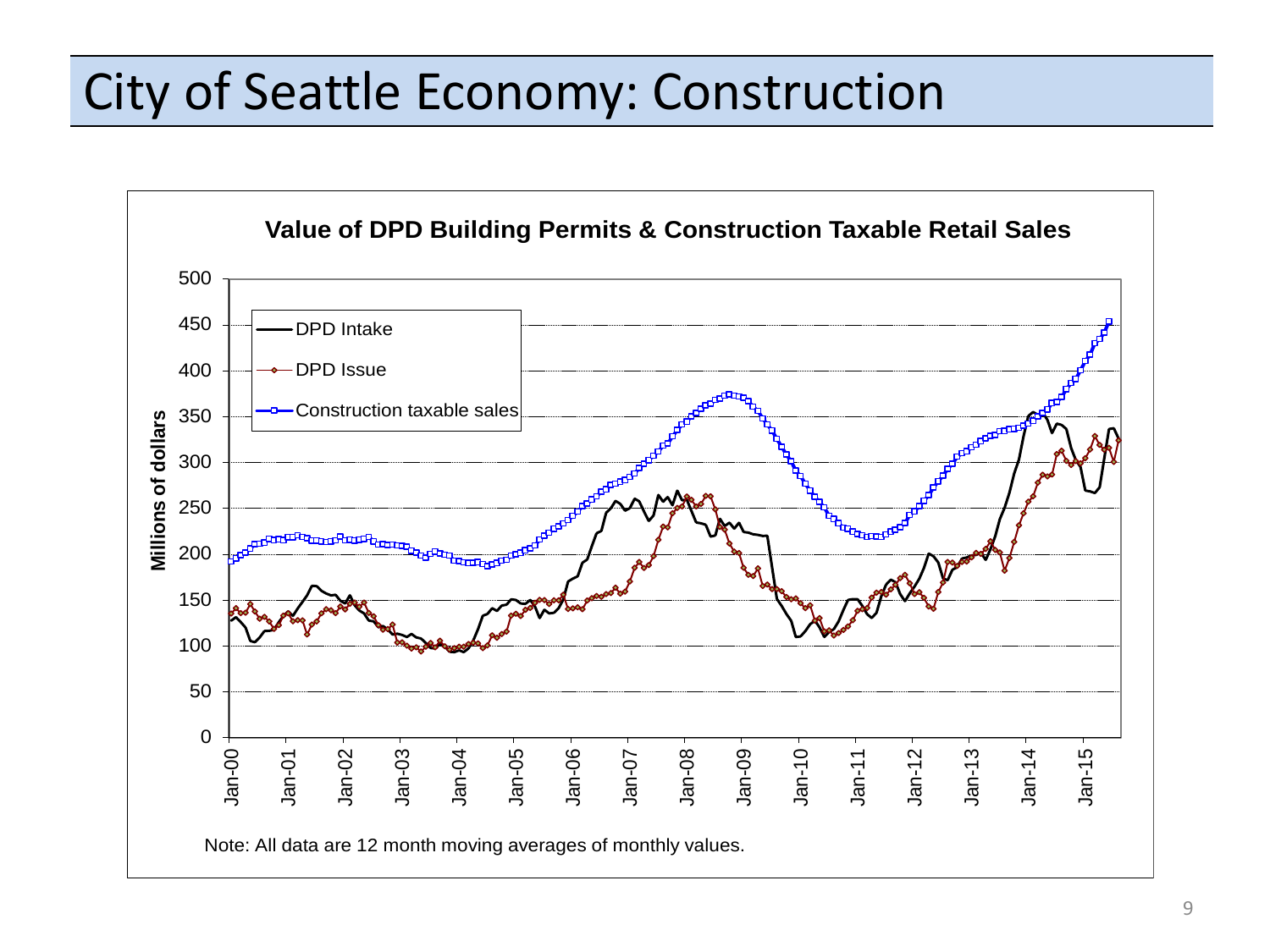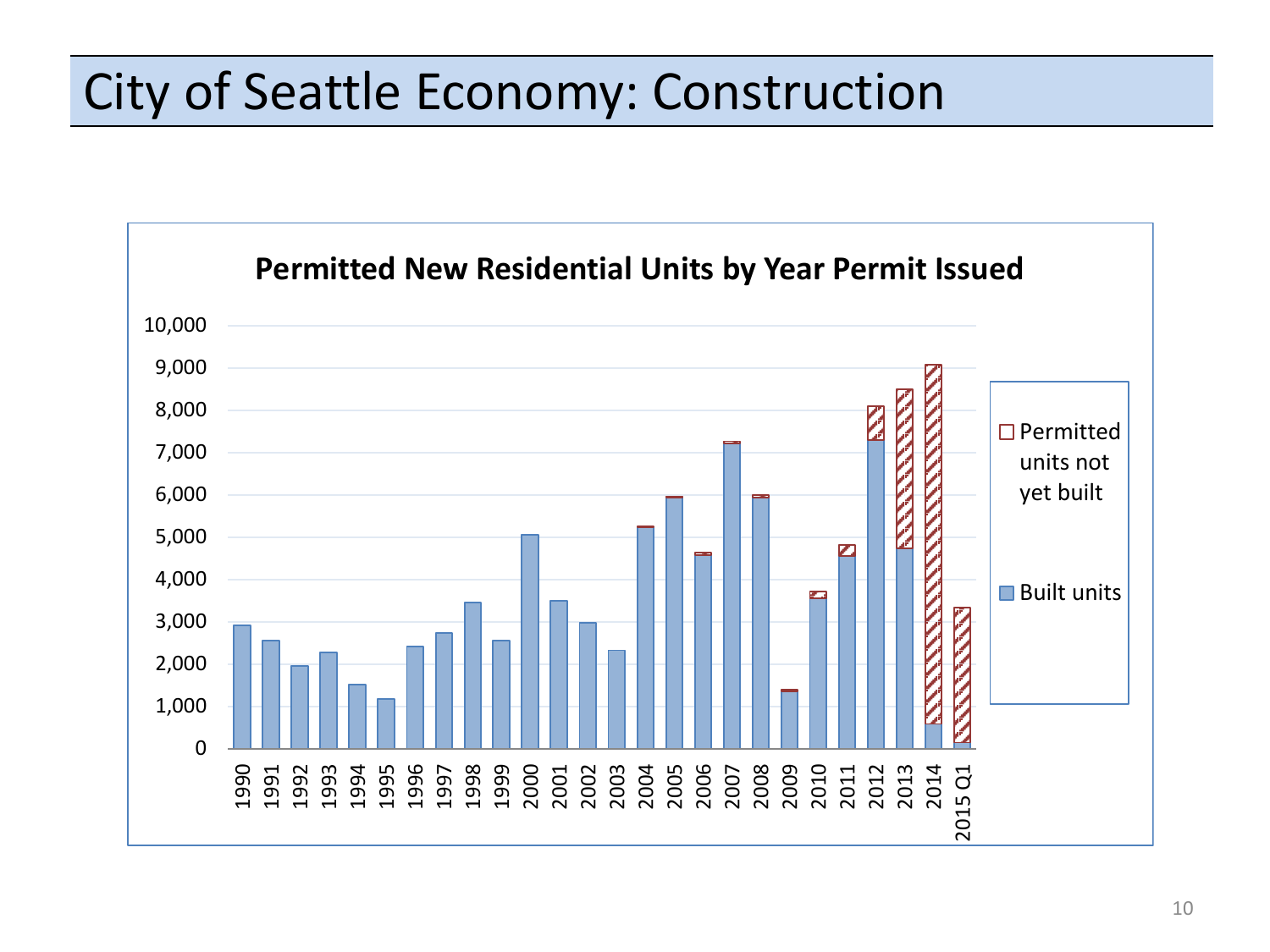## Regional Economic Forecast

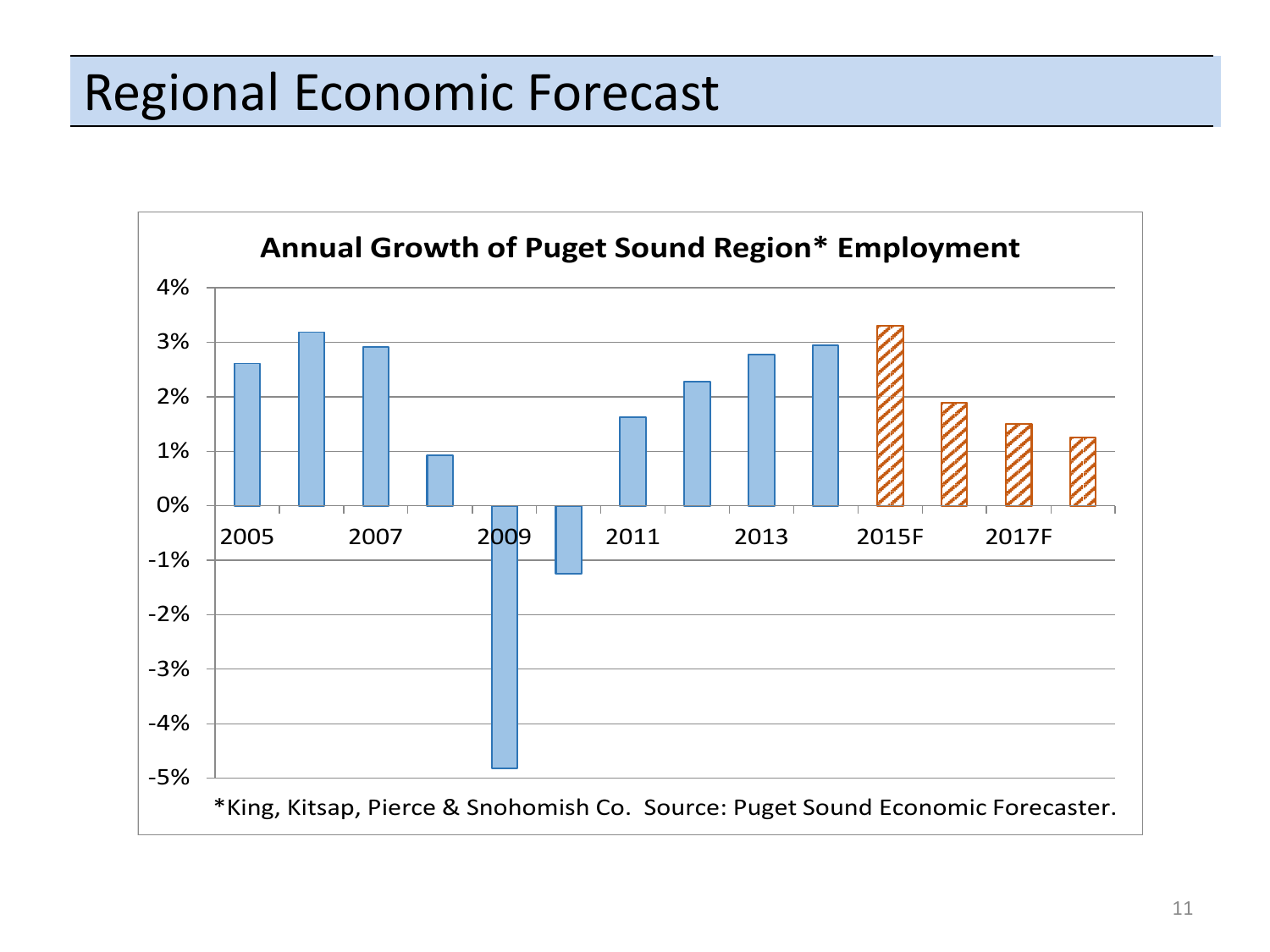- \$3 million telephone tax refunds to wireless service providers in 2015
- Continued weakness in the wireless tax base
- Tonnage taxes will now go to the general fund instead of SPU
- 2015 tax revenues from water are up 5%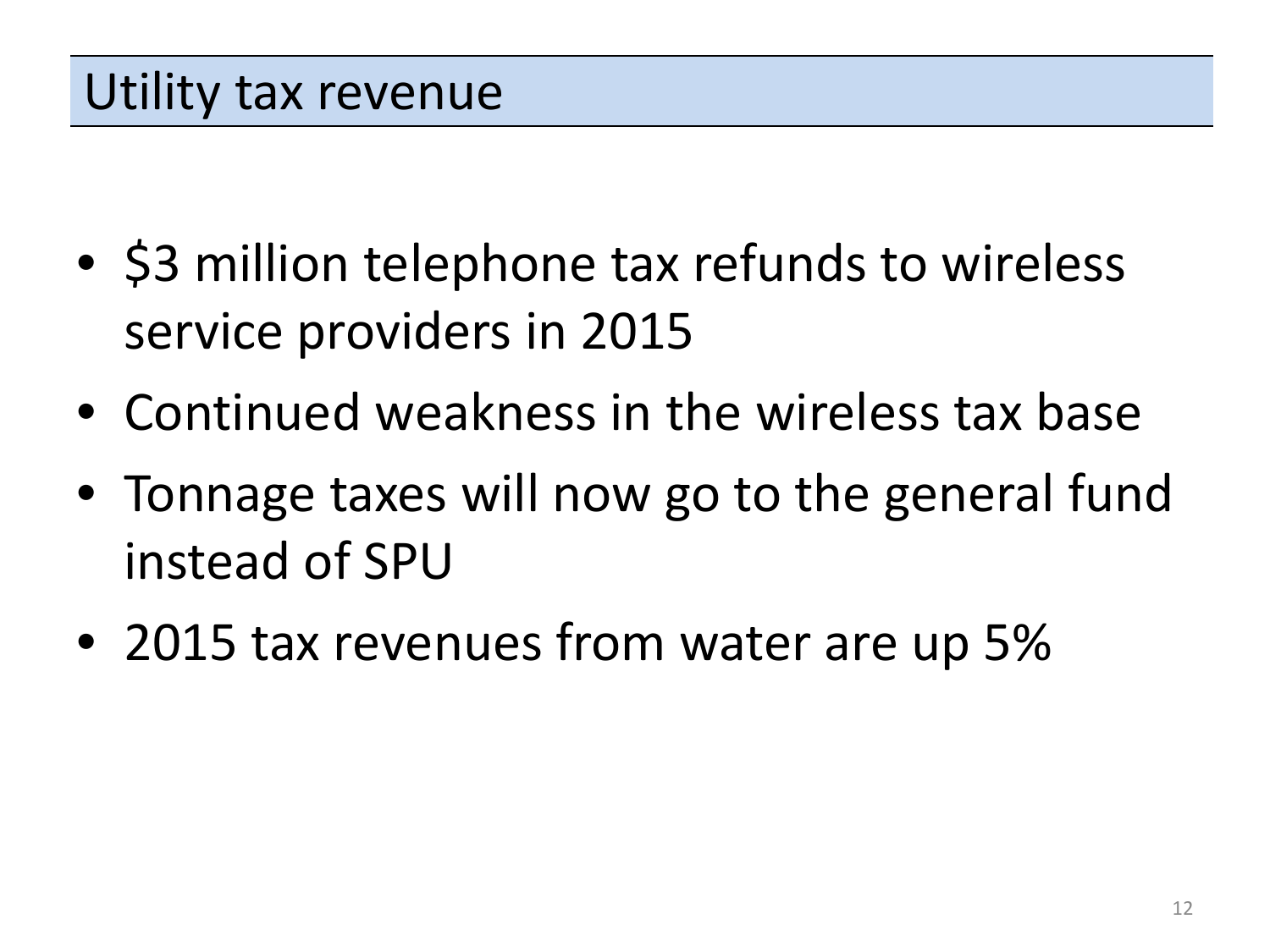#### Real Estate Excise Tax